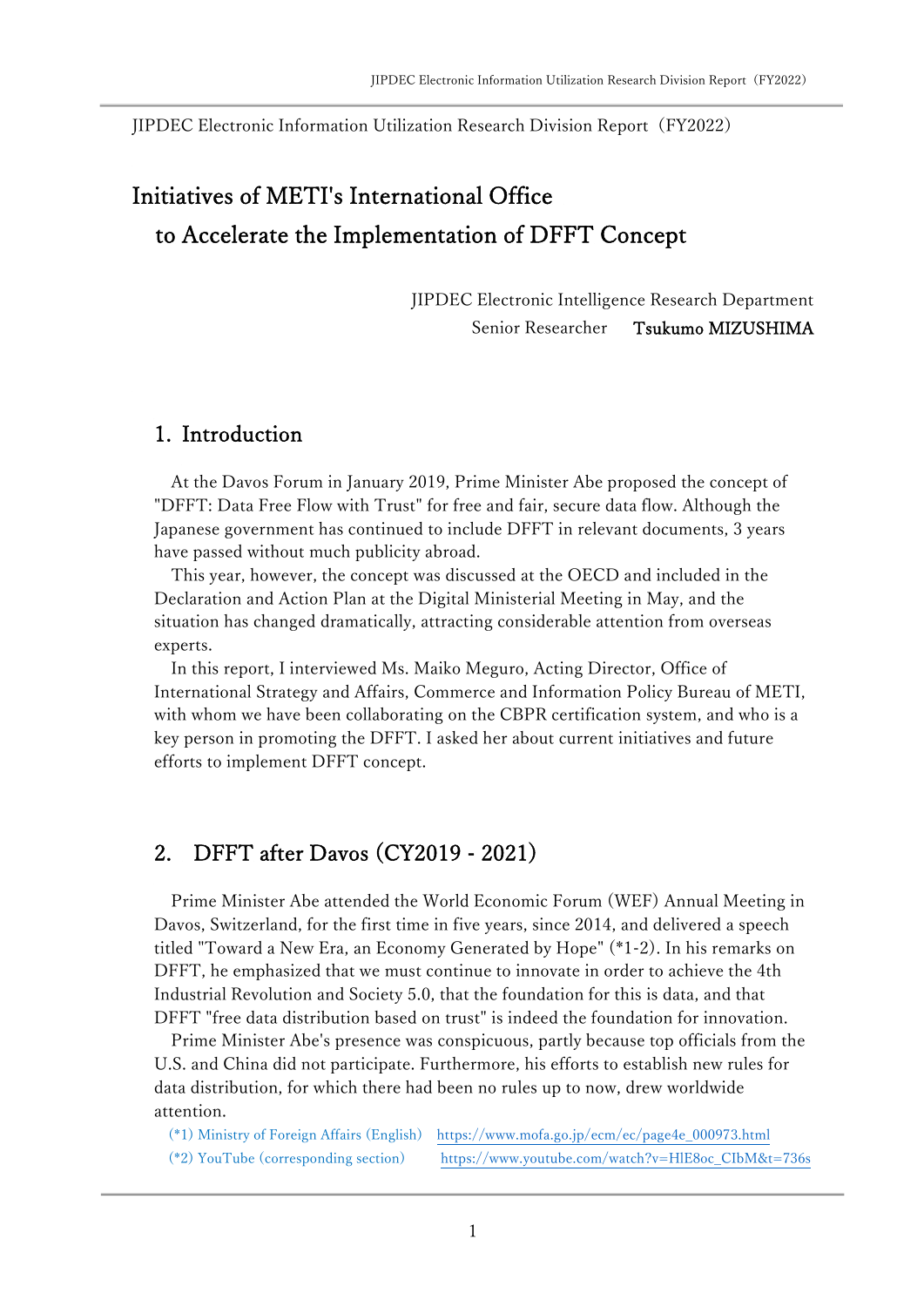After that, until the G20 Osaka Summit Declaration (June 2019), where Japan held the G20 Presidency, the media often focused on the "DFFT. Since the G20 Osaka Summit, however, the keyword "DFFT" has been seen less frequently in Japan.

The reaction of foreign countries after the Davos Forum and the G20 Osaka Summit was as follows. At that time, the DFFT concept did not gain the support of other countries, and it seemed difficult to successfully develop it globally.

- Europe claims that the Trust in DFFT is exactly GDPR.
- China said that promoting DFFT is government control of data (Data localization, government access, etc.)
- U.S. fears that promoting DFFT will accelerate China's data localization

# 3. Discussion of DFFT in the OECD (April 2022)

In the latter half of 2021, the environment surrounding the DFFT concept underwent a radical change.

On October 8, 2021, Prime Minister Kishida's policy speech included the phrase "realization of DFFT," and this brought it back into the spotlight

DFFT was also included as an agenda item at the Privacy-related Working Group (DGP) under the OECD CDEP (Committee on Digital Economy Policy) in April 2022 and was presented by Ms. Meguro of METI, on April 8, 2010. The main points are as follows

- − METI launched an expert panel to study the actual situation of cross-border data transfer and discuss specific measures that the government and related parties should take to realize DFFT.
- As an international policy, the implementation of DFFT should respect the regulatory needs of each country, such as privacy, security, and copyright protection, as regulations are established based on each country's situation.
- The expert group has developed recommendations on the implementation of the DFFT, focusing on an evidence-based approach is very important.

### 4. G7 Digital Ministerial Declaration (May 2022)

At the G7 Digital Ministerial Meeting held in Germany under the theme of "Strong together," DFFT (Data Flow Free and Trustworthy) was discussed as 1 of the 6 areas of discussion.

In order to implement the DFFT concept proposed by Japan at the G20 Osaka Summit in 2019, the Japanese government, in collaboration with the G7, presented a pragmatic, problem-solving proposal based on an evidence-based approach and taking into account the reality of cross-border data transfers.

In particular, he emphasized the importance of cooperation not only among government but also among industry and all other stakeholders involved in the data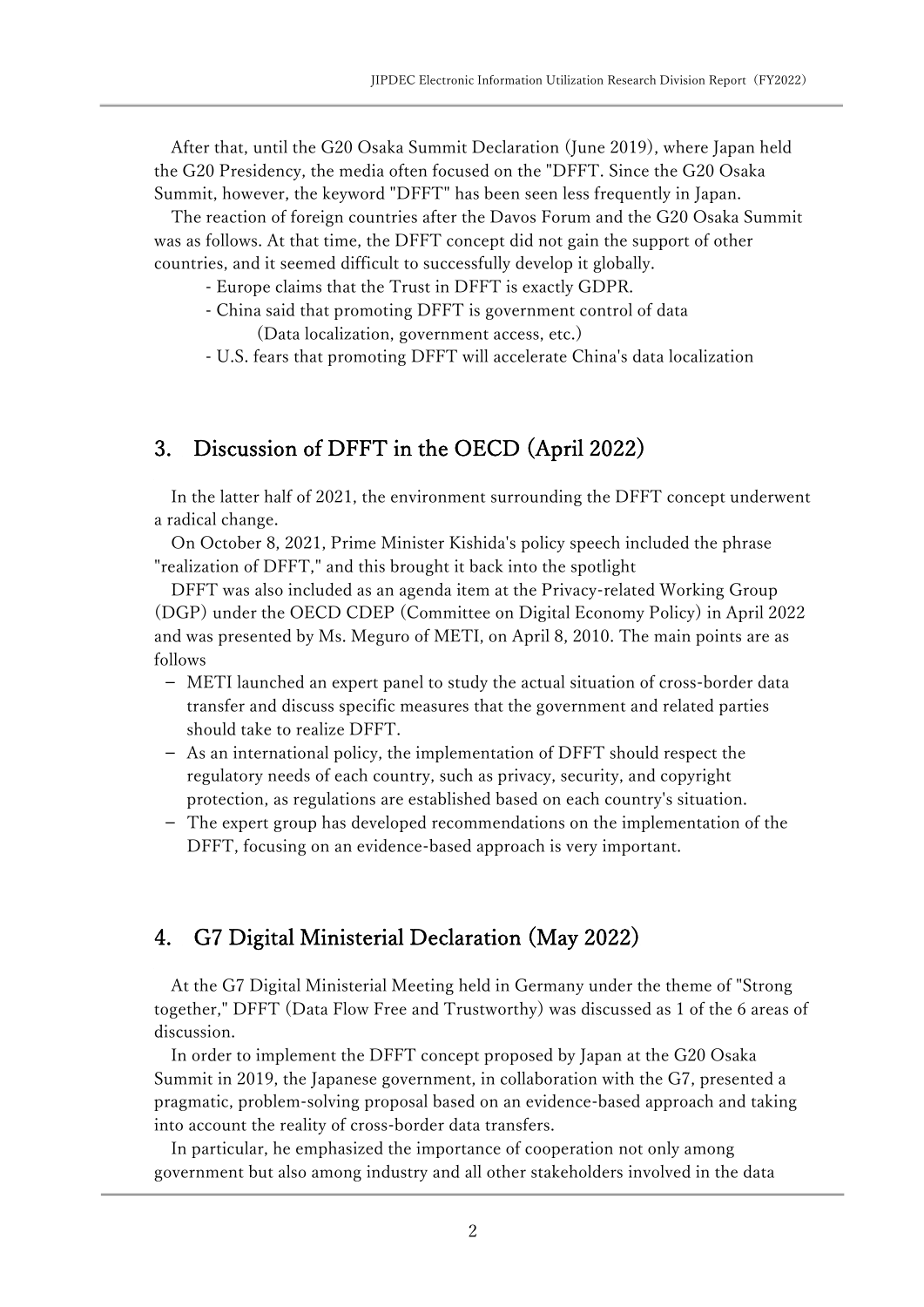utilization, in order to further advance the concrete implementation of the DFFT. Based on these discussions, the G7 Digital Ministerial Declaration was adopted, and an annex, "G7 Action Plan for the Promotion of DFFT," was also created. (\*3)

(\*3)https://bmdv.bund.de/SharedDocs/DE/Anlage/K/g7-praesidentschaft-final-declaration.pdf?\_\_blob=publicationFile

Furthermore, the inclusion of DFFT in the Digital Ministerial Declaration was described by an analyst from a foreign data protection authority as "DFFT is a new data protection and privacy concept that we are about to learn about and a very positive development that will facilitate data flow." I assume that this has triggered a renewed appreciation of DFFT in foreign countries.

I believe that these revival efforts of the DFFT since the latter half of last year are not coincidental and are due in no small part to the efforts of Ms. Meguro, Acting Director in charge of DFFT promotion in the International Office since August 2021. I interviewed her about the initiative and describe it below.

#### 5. Interview with Ms. Meguro, Acting Director of METI

- Q: When Prime Minister Abe made his speech at the Davos meeting in January 2019, DFFT was adopted as the keyword, but I remember that the details had not been decided at that time?
- A: I arrived at my current organization last August and have been involved with DFFT ever since. Before that, I think we were really at the stage of understanding the concept of DFFT globally, and now that the concept of DFFT has been popularized, we are trying to discuss specific methods and create a system that will be useful for companies and universities who want to utilize data through cross-border transfers. In that sense, it is easy to imagine that at the time of 2019, we will probably not be discussing specific methods and other details.
- Q: At the time of the G20, the "Trust" was defined as (1) security, (2) privacy, (3) data protection, and (4) protection of intellectual property rights. Why has no specific clarification been made since then?
- A: The "Trust" is not limited to these 4 categories, and as new regulations are introduced due to future technological developments, the meaning of the "Trust" will change accordingly. The number of categories may increase or decrease in the future.
- Q: What was the difficulty in developing the DFFT concept overseas at the time of 2019 because of lack of support from other countries?
- A: I myself am not aware of any circumstances in which we could not gain the support of the G7 or the G20. At this present time, I am not opposed to the DFFT itself, although I have talked with the US and the EU individually at the G7 and G20 meetings. Of course, the DFFT itself is a concept that allows for the same concept, and how the "Trust" is viewed differs, but I am not aware of any conflict. Also, on an ongoing basis, DFFT is being discussed at the G20. For example, a DFFT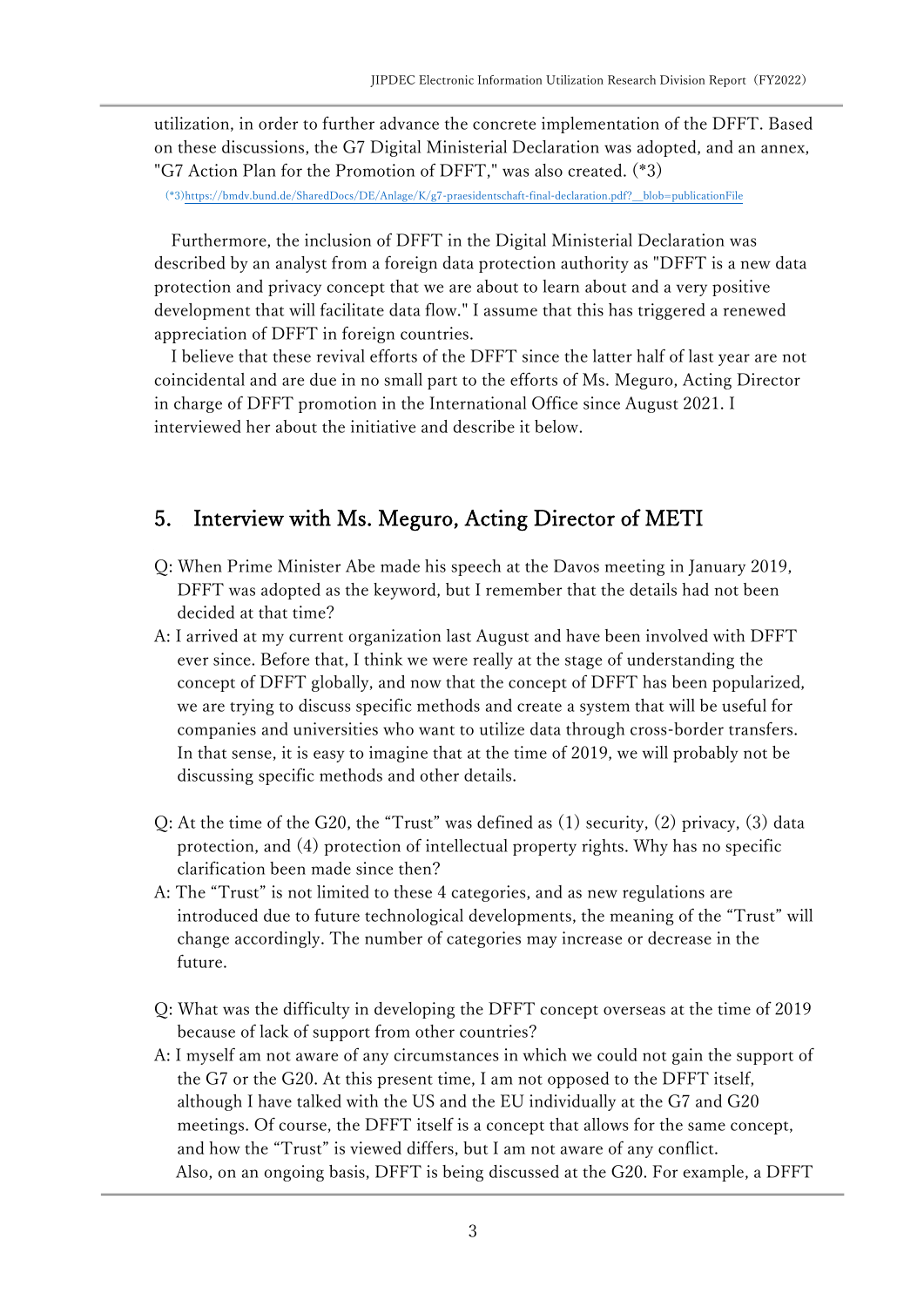roadmap was adopted at the G7 in the UK in 2021, and an action plan for DFFT was adopted at the Digital Ministerial in Germany this year.

- Q: In May 2021, the Cabinet Secretariat's IT Strategy Office clearly stated in the G7 DFFT Roadmap that it aims to achieve results with a view to the 2023 G7 meeting in Japan. What about the fact that the implementation of the DFFT was also included in Prime Minister Kishida's October 2021 policy speech?
- A: I think it is very significant that the Japanese government as a whole has prioritized the promotion of DFFT. This is not an IT strategy in particular, but DFFT is also mentioned in the growth strategies of other government agencies. In that mean, I do not think that we were singled out for those opportunities. I recognize that we are clearly describing DFFT in the documents of the last few years, with a firm prioritization of both, taking over the Osaka Track policy in everything, reviewing the trade rules of DFFT, and making them more concrete.
- Q: In the G7 Digital Ministerial Declaration of May 2022, the promotion of DFFT was again explicitly mentioned and a G7 Action Plan for DFFT was further developed as an annex. What are the main reasons for this?
- A: The difference between 2021 and this year is that trade had a strong special nature until 2021. Of course, the DFFT roadmap was created in the digital track as well, but it was basically positioned as a complement to the main focus on trade. At the time of the Osaka Track, it was basically recognized as the WTO's e-commerce and trade world. However, I think the major difference in the implementation of DFFT is that in addition to the trade rules, what can be done to utilize data was discussed in meaning at the G7 digital track, and this has gradually evolved.

Fundamentally, this year's results are more general in scope, and this is largely due to the fact that we have steered away from "Trade" to "Digital track", and the main discussion is about where we should stay after steering the wheel. For Japan, we would like to negotiate the specific contents of the system starting next year based on the results of Germany's steering away from "Track" this year.

- Q: Were there any particular challenges or innovations in the G7 Digital Ministerial Declaration?
- A: At the Digital Ministerial meeting in Germany in May of this year, the data strategy was first included in Germany's first G7 agenda submission. They also launched a DFFT roadmap in the UK in the previous year, which showed a strong commitment to promoting DFFT. This was the year before Japan became the chair country, and I insisted that Germany highlight this year's meeting with regard to DFFT, including some specific action plans and results. I did not negotiate and forcefully include it in the document, especially as the Japanese government's position was to continue to include what was described in the Osaka Track.

Of course, the DFFT has its own "Same floor different dream" in various countries. As with any topic, there is conflict, coordination is needed as a point of agreement, and I believe that the significance of the DFFT concept and its inclusion in the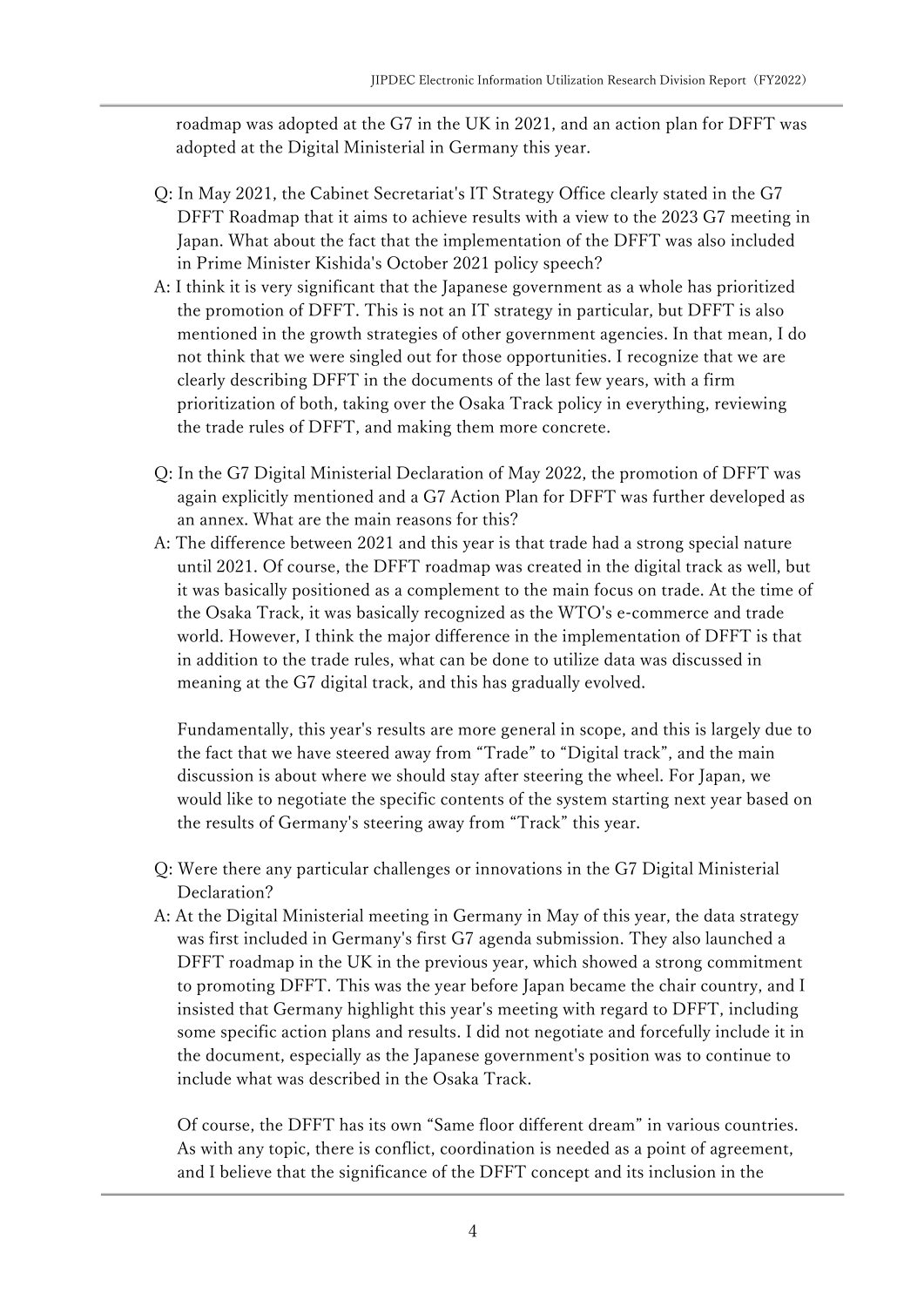document is the result of our hard work together as one, as it has been taken over not only in Germany but in the UK as well.

The OECD CDEP is also working on a project on data strategy, and we hope to reflect the results of that project in the G7. Germany has its own DFFT, and the EU has the idea of an Internet data space.

- Q: How do you plan to consider the implementation of the DFFT in the future?
- A: For example, companies are faced with a lack of regulatory transparency or too many regulations that they do not know how to comply with. In addition, when actually transferring data to a third country, it is perceived as difficult to first confirm that the laws and regulations of the other country maintain the same level of protection as those of the source country, and then to confirm that the data governance and systems used by the company to which the data is being transferred are secure, to begin with. In addition, companies are asking for effective measures to reduce compliance costs.

In order to respond to such needs, the "DFFT Study Group" is in the process of conducting evidence-based discussions on what international institutions, global cooperative frameworks, and some kind of policy measures should be. Based on these needs, the DFFT Study Group has started a joint study with the OECD on a specific international system that could truly address such issues. Also in Japan, the next DFFT Study Group is scheduled to start in June, where we will discuss with experts and compile proposals in close cooperation with the Digital Agency, the Ministry of Internal Affairs and Communications, and other related ministries and agencies.

- Q: What steps will be taken to materialize DFFT?
- A: As a 1st step, we started with a solid understanding of the needs of companies, data cross-border transfers, and what kind of lifecycle data is being handled in the first phase of the DFFT study group up until last year. We concluded that, as a practical matter, the right direction is to consider some measures to bridge the gap between the laws and regulations of the 2 parties, rather than focusing on the laws and regulations of the destination country.

In the 2nd phase, we plan to conduct a joint study with the OECD to further extend globally the results discussed in the first phase of the DFFT study group. We understand the current situation of cross-border transfer of data around the world and examine whether the results of the DFFT Study Group are effective globally. In addition, at the same time, the Digital Agency, the MIC, and METI are working together to promote DFFT in Japan. Based on the results of the DFFT study group and the OECD study results, the Japanese government has just started discussions on what could be proposed at the G7.

The 3rd step is for the G7 to decide on the establishment of a system for coordinating measures to ensure a smoothly cross-border transfer of data, even between different laws and regulations and various governance in different countries. We expect that to be around May 2023.